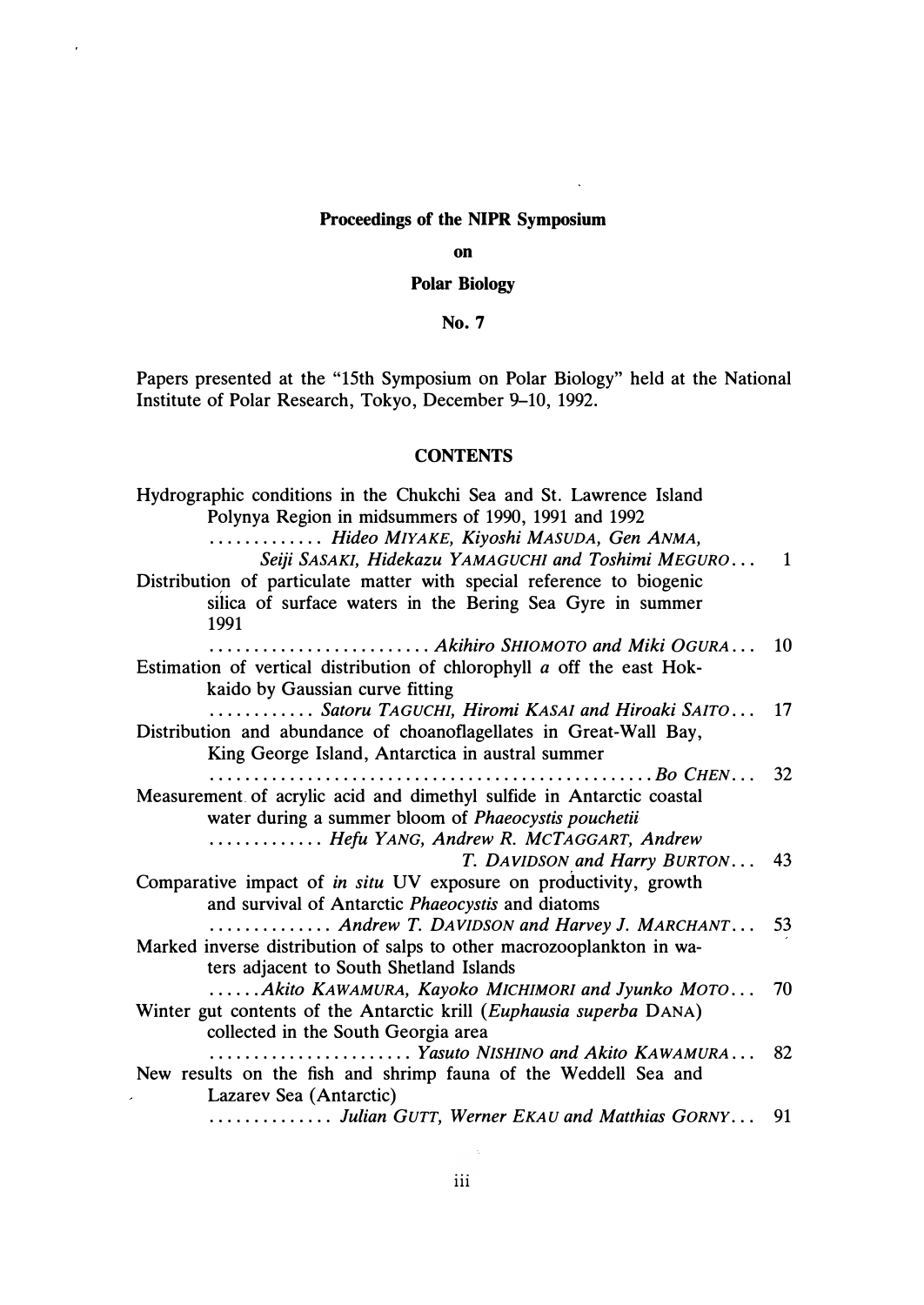**Kinetic properties of pyruvate kinase Purified from the flesh muscle of the Antarctic krill** *Euphausia superba* **DANA ..............** *Rubens ROSA, Jose Miguel ZAMORA, Claudete Deguirmendjian ROSA, Edson RODRIGUES and Metry BACILA ...* **103 The effect of temperature on the kinetic properties of phosphofructokinase and hexokinase from the Antarctic fish** *Trematomus bernacchii*  **. . . . . . . .** *Edson RODRIGUES, Rubens ROSA, Mitsuo FUKUCHI, Hideki NUMANAMI and Metry BACILA..* **. 110 Applications of hydroacoustics in marine ecological studies: A perspective on the present status and future directions .....................................** *Michael C. MACAULAY ...* **118 The use of high frequency acoustics in the study of zooplankton spatial and temporal patterns ......................** *Peter H. WIEBE and Charles H. GREENE ...* **133 Geochemical monitoring of Antarctic lakes and their ecosystems ......................................** *Genki I. MATSUMOTO.* **. . 158 Bacteria and yeasts of Schirmacher Oasis, Antarctica: Taxonomy, biochemistry and molecular biology .........** *Sisinthy SHIVAJI, Madhab Kumar CHATTOPADHYAY and Malay Kumar RAY ...* **173 A preliminary investigation of the diversity, survivability and dispersal of algae introduced into Antarctica by human activity .......................** *Paul A. BROADY and Robert A. SMITH.* **. . 185 Estimations of microbial biomass by direct and indirect methods with special respect to monitoring programs ...........................................** *Manfred BOLTER.* **. . 198**  Microcalorimetry and CO<sub>2</sub>-evolution of soils and lichens from Antarc**tica ...........................................** *Manfred BOLTER ..***. 209 Ecological monitoring of moss and lichen vegetation in the Syowa Station area, Antarctica .........................** *Hiroshi KANDA and Masakane INOUE.* **. . 221 Structure of moss colonies in the Syowa Station area, Antarctica ........** *Satoshi !MURA, Masanobu HIGUCHI, Hiroshi KANDA and Zennoske /WATSUKI .***.. 232 Measurement of methane and nitrous oxide emissions from the peat**lands in northern Québec, Canada **............** *Hideshige TODA, Kazuyuki YAGI, Muneoki YOH and Makoto TAKEUCHI.* **. . 237 Diurnal variations of photosynthetic rates and xylem pressure potentials in four dwarf shrubs (Ericaceae) in an alpine zone ... � .....................** *Takashi NAKANO and Atsushi /SH/DA.* **. . 243**